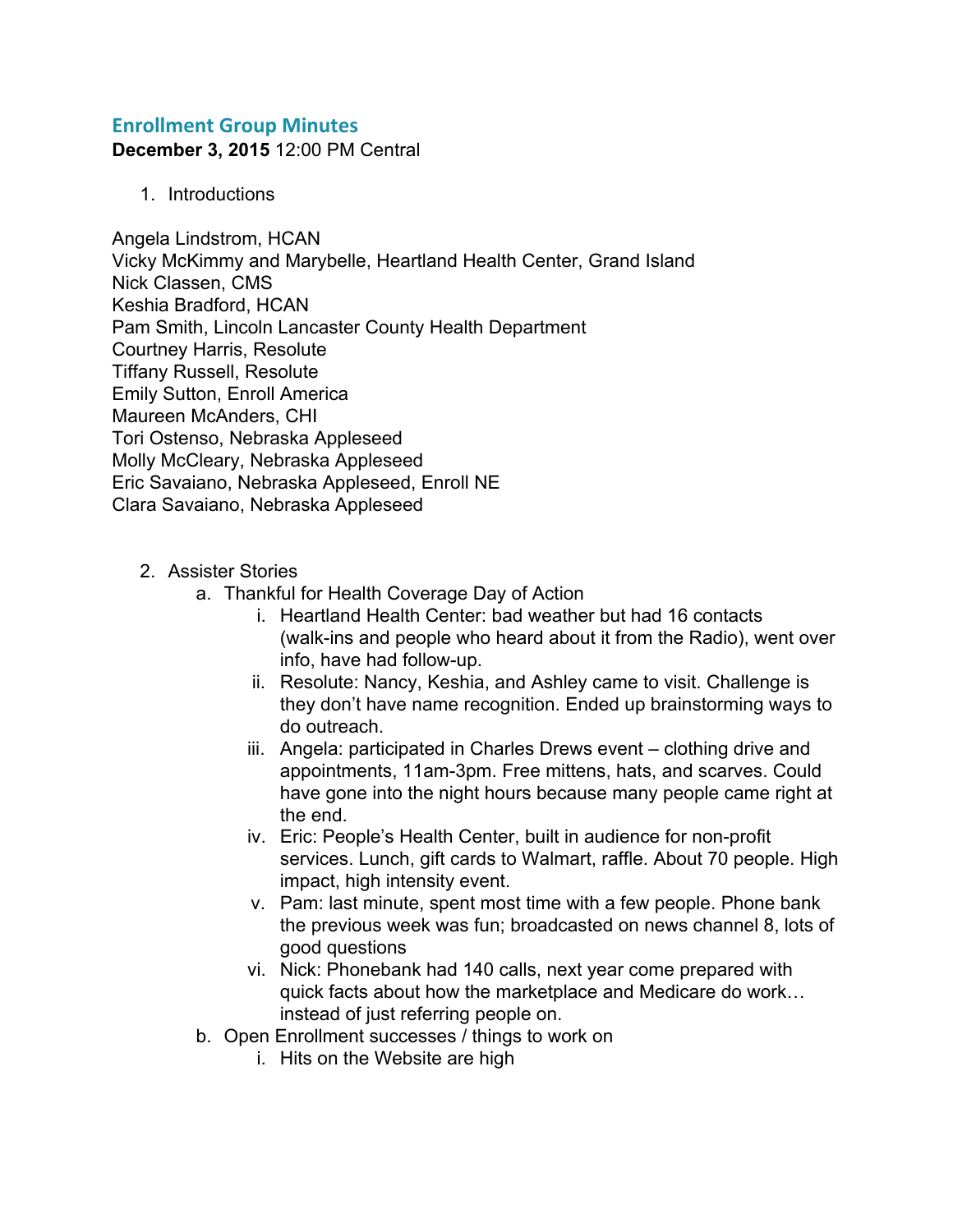- ii. Vicky: Going to events is working well. The night after the Day of action, they went to smoke-out event and were able to push Marketplace. 41 contacts at that event
- iii. Pam: Enrollment event this Saturday, Dec  $5<sup>th</sup>$  at Community Action to get people enrolled by the  $15<sup>th</sup>$ . Schedule is full.
- 3. Facilitated Discussion
	- a. What issues do YOU want to bring up? What are YOUR questions for other assisters or the experts?
		- i. Emily: just on a couple of calls talking about 2016/17 guidelines. Looking for feedback to submit to SOCIO. Email feedback as soon as you can! Anything after next Tuesday, December 8<sup>th</sup> will not be included in proposal.
			- 1. Keshia: looking for clarification on the metrics they are proposing. Submitting "performance data" – what would that reporting look like? CAC's don't receive funding from CMS.
				- a. What does this mean for those reporting as CACs?
				- b. How will the new requirement for Navigators to target vulnerable/minority populations play out? Will there be a duplication of efforts for orgs already doing it?
					- i. CMS's newsletter form 12/2 contains this information
		- ii. Vicky, Heartland Health Center: How do you help people that fall in the gap?
			- 1. Examples:
				- a. Young man, single, \$8,000 income. Did not get insured.
				- b. Two 62-year-old retired women, made \$940/\$970. Policies \$600-700 on up, could not get enrolled. Lower the income, the less it is available for some. Gap people! Medicaid Expansion.
			- 2. Eric: direct to free and sliding scale clinics, NE Appleseed is collecting stories from people who fall in the coverage gap
			- 3. Emily: awareness of who people's representatives are. Shows people how their representatives stand on the issues and how they can reach out to them. Taking down their stories with consent. A huge service that is lacking.
		- iii. Tiffany: How do we get good name recognition? Have experienced people who thought they were telemarketers
			- 1. Emily: We have scripting marketting from Enroll America. There is a finesse to how you introduce yourself
			- 2. Angela: In marketing for health center's, HCAN has found avoiding the word Obamacare does not work… and has other tricks for marketing.